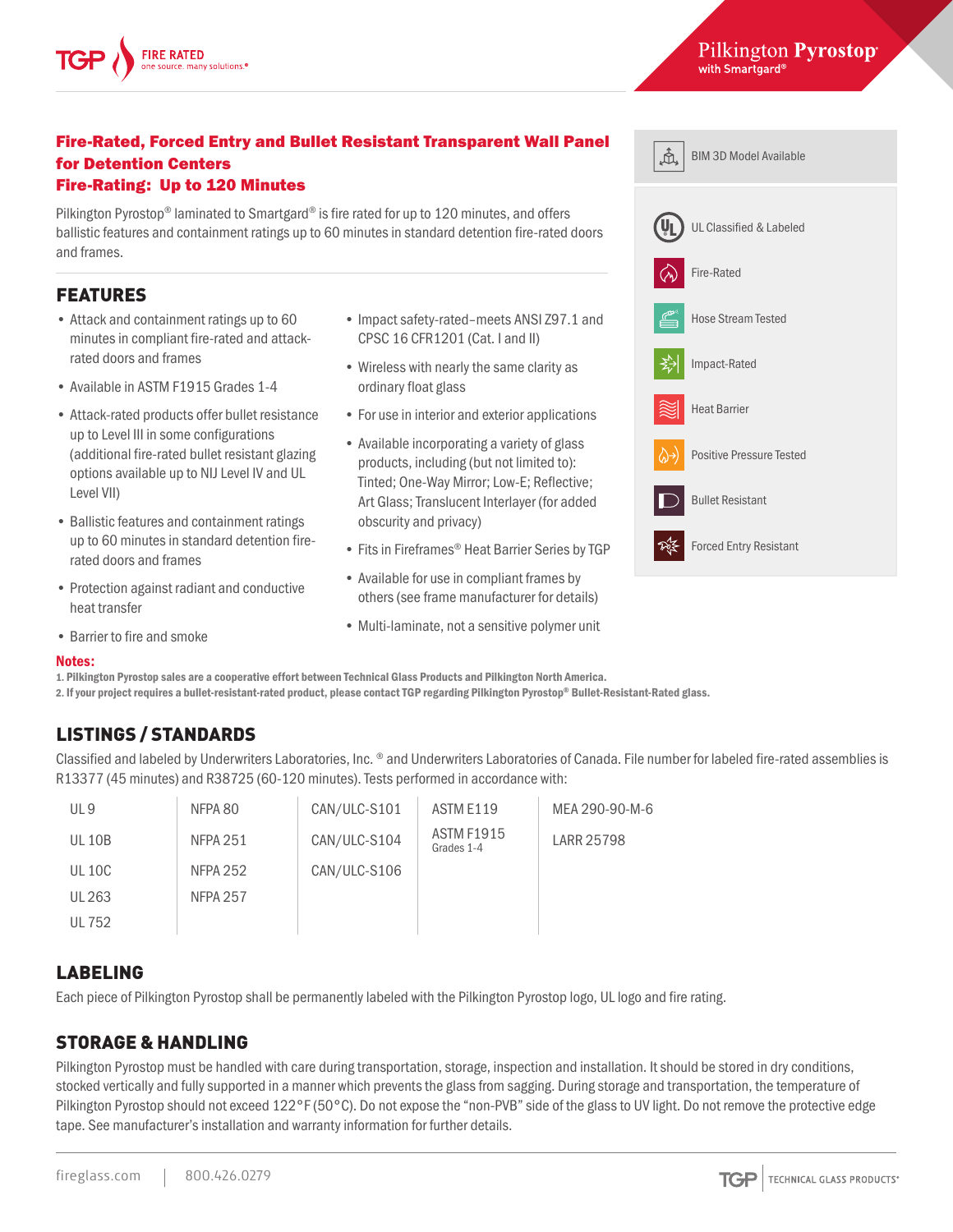# PRODUCT DATA

## INSTALLATION

If either dimension exceeds 84" or if the unit exceeds 34 ft<sup>2</sup>, the SmartGard glass clad polycarbonate thickness will increase by 1/8" thus increasing the unit thickness by 1/8".

Only Kerafix® is approved for use with Pilkington Pyrostop SmartGard.

## UL-752 BULLET RESISTANCE

| UL-752 BULLET<br><b>RESISTANCE</b><br><b>RATING</b> | <b>FIRE</b><br><b>RATING</b> | <b>PILKINGTON</b><br><b>PYROSTOP</b><br><b>DESIGNATION</b>                                     | <b>SUPPLY</b><br><b>FORM</b> | <b>NOMINAL</b><br><b>THICKNESS</b>                                   | <b>WEIGHT</b><br><b>APPROX.</b>                                                         | <b>ASSEMBLY</b>                                                | <b>MAX. EXPOSED</b><br><b>AREA</b>                                                                                                                            | <b>MAX. WIDTH</b><br><b>OF EXPOSED</b><br><b>GLAZING</b> | <b>MAX. HEIGHT</b><br><b>OF EXPOSED</b><br><b>GLAZING</b> |
|-----------------------------------------------------|------------------------------|------------------------------------------------------------------------------------------------|------------------------------|----------------------------------------------------------------------|-----------------------------------------------------------------------------------------|----------------------------------------------------------------|---------------------------------------------------------------------------------------------------------------------------------------------------------------|----------------------------------------------------------|-----------------------------------------------------------|
| Level I                                             | 60 min.                      | 60-201 (with film**^)                                                                          | Single<br>Glazing            | $1 - 1/16"$<br>$(27$ mm $)$                                          | 12.90 $\frac{1}{5}$<br>$(63.00 \text{ kg/m}^2)$                                         | OTHER THAN DOORS<br><b>DOOR</b>                                | 7,442 in <sup>2</sup> (4.80 m <sup>2</sup> )<br>3,724 in <sup>2</sup> (2.40 m <sup>2</sup> ) $ 41-5/8$ " (1.06 m) 89-3/4" (2.28 m)                            | 96" (2.44 m)                                             | $ 118 - 1/8"$ (3.00 m)                                    |
| Level II<br>Level III                               | 120 min.                     | $120 - 201$ <sup>+<math>\degree</math></sup><br>120 min. $ 120-201$ (with film **^) I.G. Units | I.G. Units                   | $2 - 7/16"$<br>$(62 \text{ mm})$<br>$2 - 7/16"$<br>$(62 \text{ mm})$ | $25.81$ lbs/ft <sup>2</sup><br>$25.81$ lbs/ft <sup>2</sup><br>$(126.00 \text{ kg/m}^2)$ | $(126.00 \text{ kg/m}^2)$ OTHER THAN DOORS<br>OTHER THAN DOORS | 3,724 in <sup>2</sup> (2.40 m <sup>2</sup> )<br>3,724 in <sup>2</sup> (2.40 m <sup>2</sup> )                                                                  | 111" (2.81 m)<br>111" (2.81 m)                           | 111" (2.81 m)<br>111" (2.81 m)                            |
| Level II                                            | 120 min.                     | 120-202 (with film*)                                                                           | Single<br>Glazing            | $1 - 9/16"$<br>$(41$ mm $)$                                          | 18.64 lbs/ft <sup>2</sup><br>$(91.00 \text{ kg/m}^2)$                                   | OTHER THAN DOORS<br><b>DOOR</b>                                | $3,724$ in <sup>2</sup> (2.40 m <sup>2</sup> )<br>$\left 3,724\right $ in <sup>2</sup> (2.40 m <sup>2</sup> ) $\left 41-5/8\right $ (1.06 m) 89-3/4" (2.28 m) | 111" (2.81 m)                                            | 111" (2.81 m)                                             |

\*For filmed products, one dimension of the glass cannot exceed 60" (1.52 m)

+ Available with a translucent interlayer

^ Interior use only

FOR APPROVED FRAMING SYSTEMS FOR USE WITH PILKINGTON PYROSTOP, VISIT FIREGLASS.COM OR CALL 800.426.0279